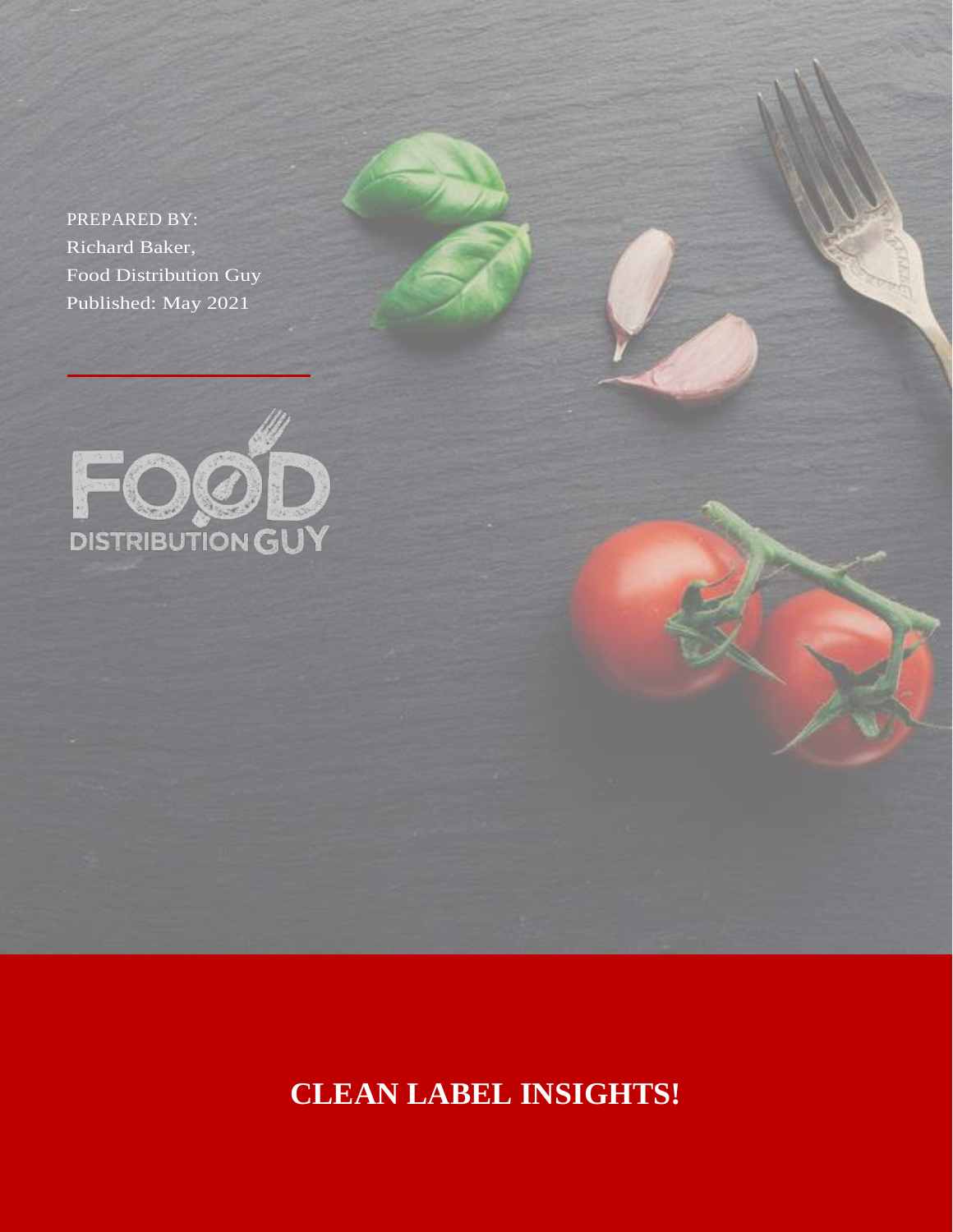

The first and more moderate version of "clean" food started in 2007, when Tosca Reno, a Canadian fitness model, published a book called The Eat-Clean Diet. In it, Reno described how she lost 34kg (75lb) and transformed her health by avoiding all over-refined and "processed foods", particularly white flour and sugar. Consumers Report "Clean Eating" as the Most Popular New Diet Attempt in 2019. Today, clean label is the new norm when it comes to food and beverage products. The market for clean label products is substantial; Euromonitor estimates that global clean-label food sales in 2020 will be worth \$180B, up from \$165B in 2015.<sup>1</sup>

What exactly is "Clean Label"? Clean is in the eyes of the beholder. This report which summarizes the findings of

- 1. Bakery and Snacks webinar titled "Unpacking Clean Label What Consumers Expect in COVID-19 times".
- 2. Cargill Study, Friendlier Labels, Flavor, and Function.

will provide more clarity into this term.

## **Bakery and Snacks Webinar**

Their 2 guest speakers included:

- 1. Marcia Mogelonsky Director of Insights, Mintel Food and Drink.
- 2. Kantha Shelke Sr. Lecturer, John Hopkins University.
- Cambridge dictionary definition of clean label:
	- $\circ$  The proponent of only eating foods that are regarded as healthy, especially fresh foods that have not been processed.
- The problem is the definition of clean label is not regulated, as is the case for natural.
- Clean is in the eye of the beholder. 56% read nutrition labels carefully before buying.
- Industry challenge: Can clean label products deliver on taste given taste is the top criteria when consumers purchase a product. Price and convenience are the number 2 and 3 criteria respectively.
- The "Not in my Backyard" syndrome: consumers want products that are clean, yet not in their preferred food categories.
- Clean label is the biggest trend in the food and beverage sector yet lacks a definition and is an exploitation of the confusion on what natural and artificial actually means.

<sup>&</sup>lt;sup>1</sup> Clearing Up Clean Label Confusion, [www.ift.org,](http://www.ift.org/) February 2020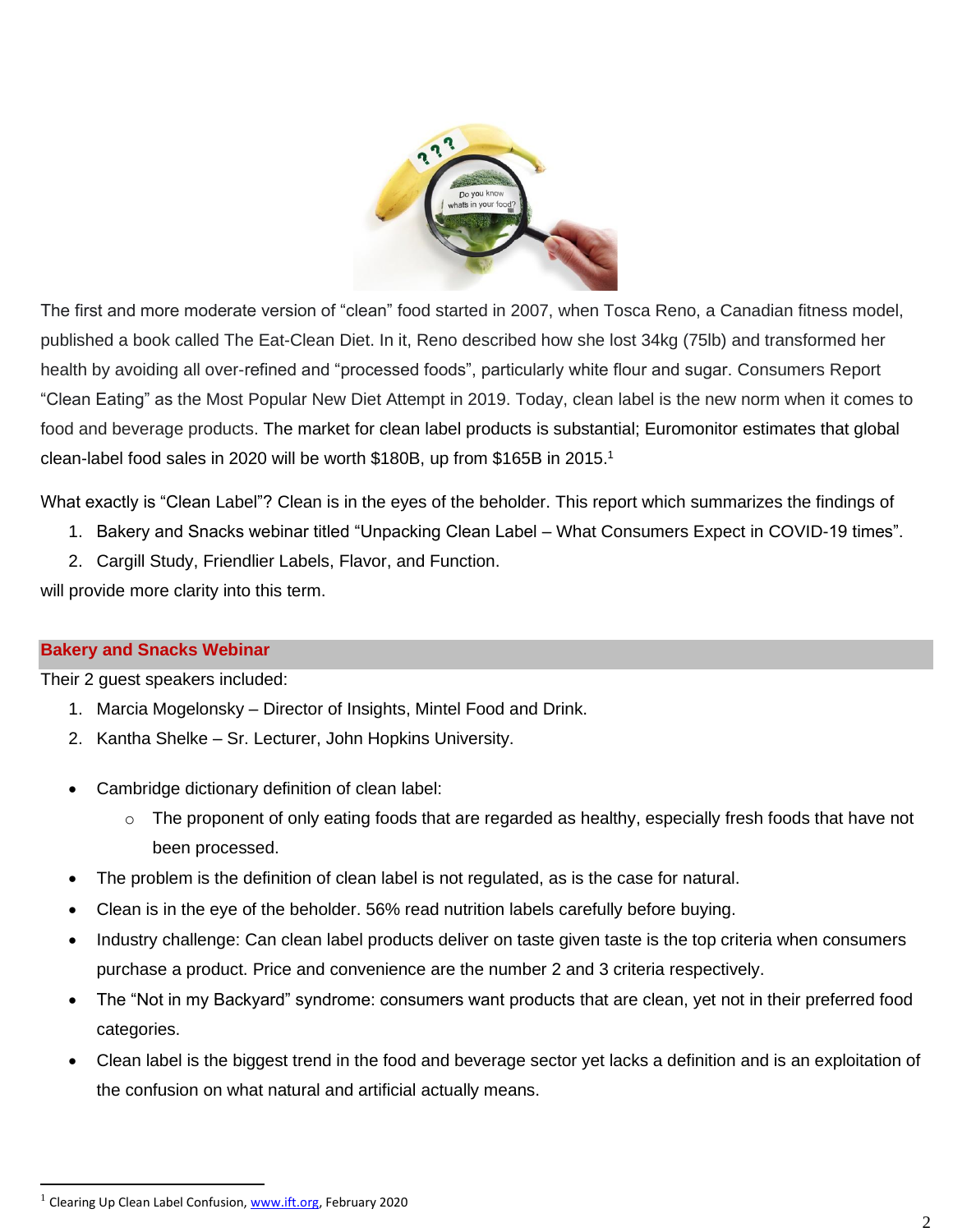- Clean label trend "fewer ingredients". Yet, it has been proven the number of ingredients in the food is no way related to:
	- o How many chemicals the product contains.
	- o How safe the product is?
	- $\circ$  The products nutritional value.
- The question begs: How natural and clean are your products ingredients?
- What is regarded as clean today, might not be the same tomorrow.
- Do the consumers understand what clean label means? No!
- Clean label is not a trend, but an expectation of the consumers from the industry. Moving forward: clean label must evolve, guided by some guidelines from policymakers the industry can abide by.
- Clean label definition must include not only how the product is prepared but also how it is:
	- o Served.
	- o Preserved.
	- o Stored.
	- o Packaged.

## **Cargill**

• 70% of consumers are "extremely likely" / "likely" to seek out products meeting their definition of "clean label".



## **How consumers define Clean Label**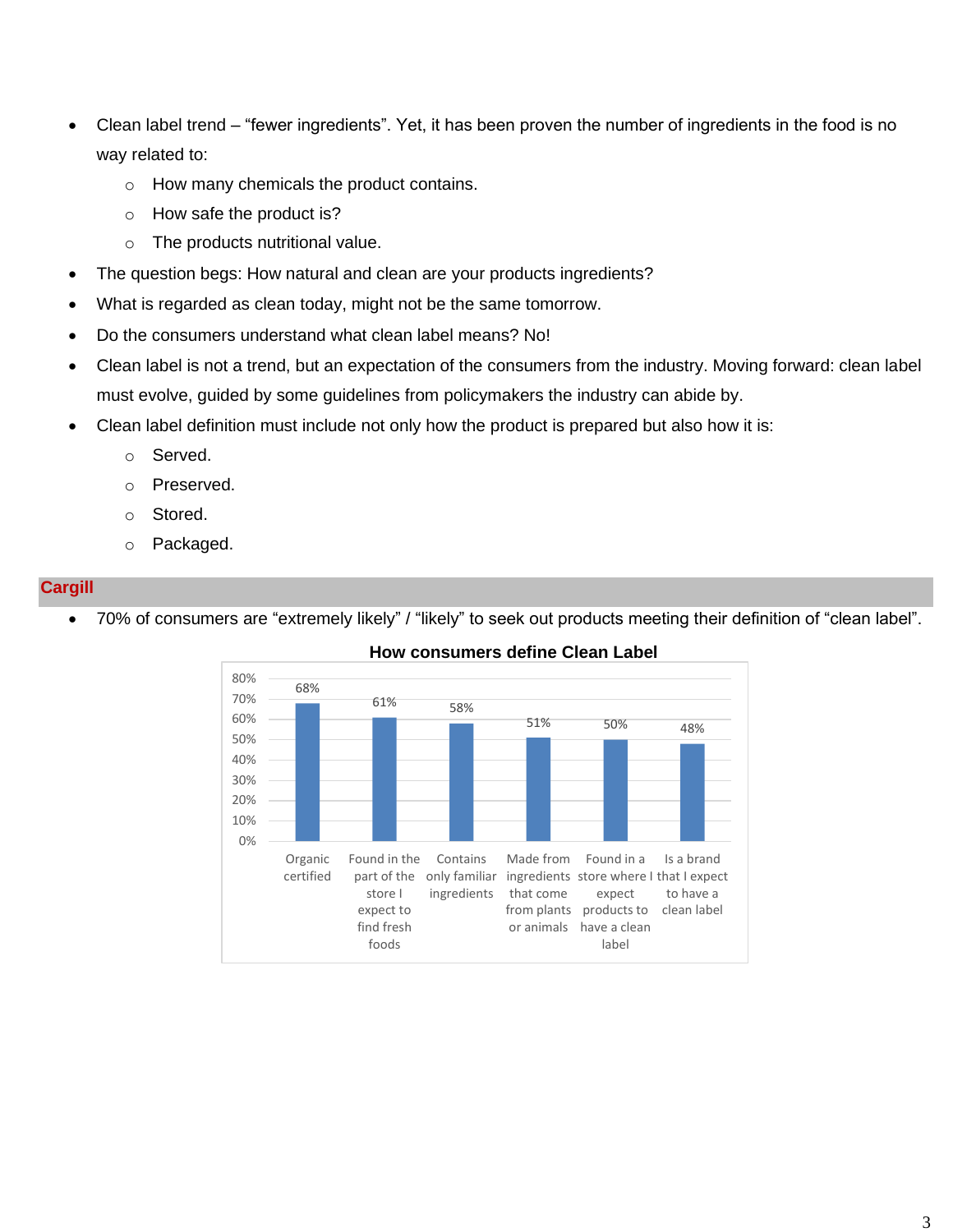

**Attributes not associated with Clean Label**

- Label friendly perceptions are often tied to specific values:
	- o **Health** 69% seek out ingredients with nutritional value.
	- o **Sustainability**  59% say food products' environmental sustainability is important.
	- o **Transparency**  53% feel it is important to know where food comes from.
	- o **Simplicity**  48% define "clean label" as simple / natural ingredients.